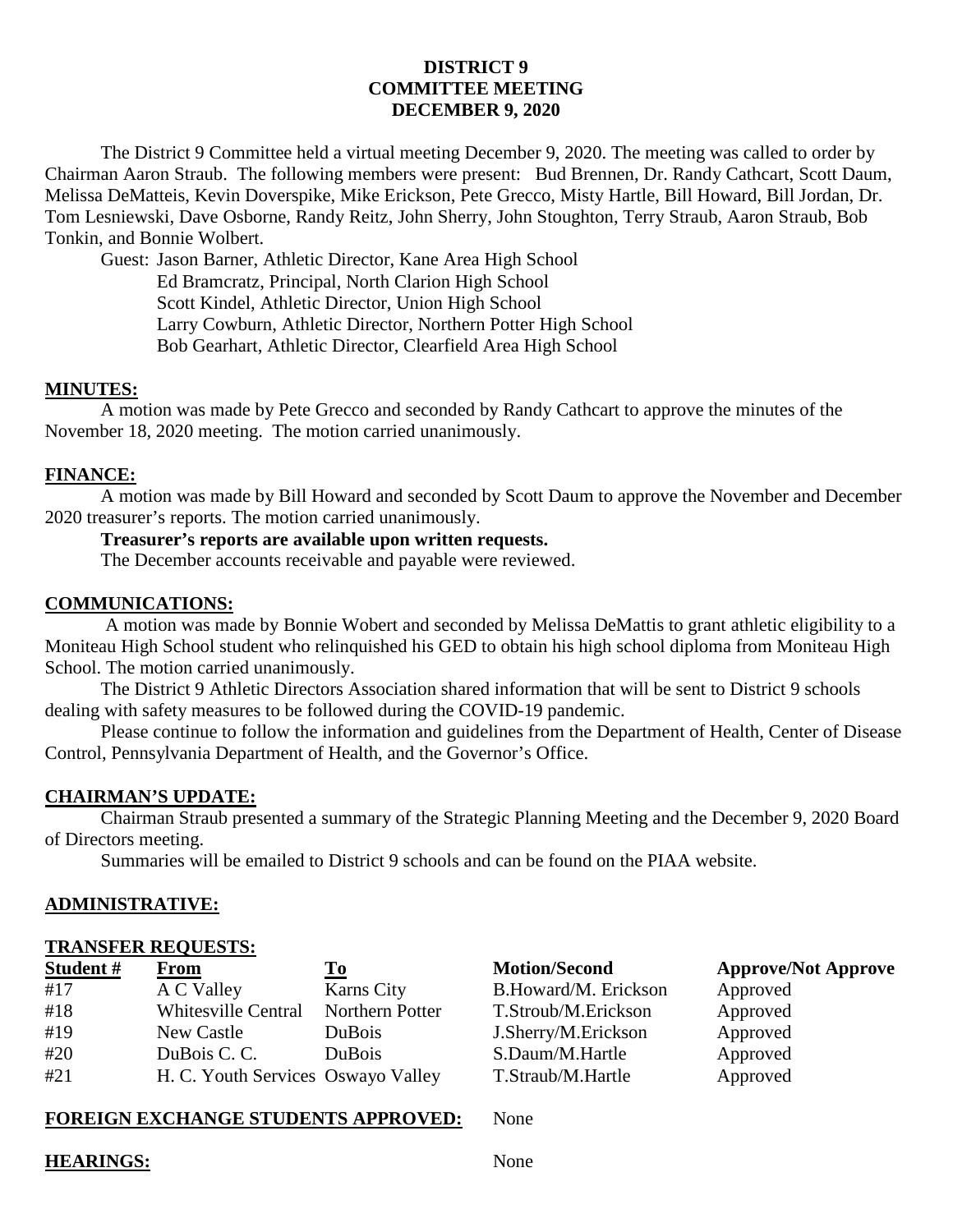A report was presented by Mike Erickson and Kevin Doverspike concerning the distribution of District 9 Championship team plaques and medals. The following is a summary of their report:

- 1. Award championship plaques and medals will be awarded in all sports and classifications in which the District 9 Committee anticipates hosting a championship event.
- 2. In sports and classifications in which there is no District 9 Team Championship event anticipated, there will be no awards presented. However, teams advancing into a subregional without having the opportunity to compete for a championship will have the ability to earn subregional championship team plaques and medals by winning the subregional tournament.
- 3. In the sport of Competitive Spirit, due to the nature of state qualifiers, in the event there is only one team competing in a classification, that team would need to finish in a state qualifying position to earn the District 9 Championship plaque and medals.

A motion was made by Scott Daum and seconded by Bonnie Wolbert for District 9 to adopt the criteria outlined in the report. The motion carried unanimously.

A motion was made by Scott Daum and seconded by Bonnie Wolbert schools that do not qualify to receive awards can purchase awards that read PIAA Qualifier rather than District 9 Champion. The motion carried unanimously.

# **SPORTS COMMITTEES:**

**BASKETBALL:** The PIAA Championship will include only district championship teams. Information concerning the District 9 Tournament will soon be available.

**COMPETITIVE SPIRIT:** The 2020 - 2021 PIAA Competitive Spirit Championships will be held on April 9 and 10, 2021. Moniteau High School will be the site for the District 9 championships. The date of the event is still to be determined.

**INDOOR TACK AND FIELD:** Indoor track and field events may be held outdoors. Meets must follow the events schedule for indoor meets. If the meet is held outdoors as an example the 55 or 60 meter dash must be run not the 100 meter dash. Relay events have been eliminated from the NFHS order of events.

**SWIMMING AND DIVING:** Information concerning the District 9 Tournament will soon be available.

**WRESTLING – TEAM:** The PIAA Team Wrestling Tournament will be for district champions only. The District 9 team tournament will be on February 5, 2021. The PIAA Team Championship Tournament will be "AA" on Friday, February 12th and the "AAA on Saturday, February  $13<sup>th</sup>$ .

**WRESTLING – INDIVIDUAL:** The PIAA Tournament will include regional and subregional tournaments followed by the state tournament. State championship tournament will include semi-finals and finals with 8 entries in every weight class. The District 9 Individual Tournament will be on Saturday, February  $20<sup>th</sup>$ , regional tournament on February  $27<sup>th</sup>$ , super-regional tournament on March  $6<sup>th</sup>$ , and the PIAA Championships on March  $12^{th}$  and  $13^{th}$ .

The committee discussed various procedures and policies implemented by District 9 schools to deal with the pandemic.

The following items will be addressed at the next District 9 Committee meeting: seeding proposals from Wee J. Fernan and Tom Elling, annual committee election procedure, the procedure to select parents' representatives, District 9 ticket prices, and using HomeTown ticket services.

The meeting adjourned at 9:35 PM.

The next District 9 Committee Meeting will to be announced.